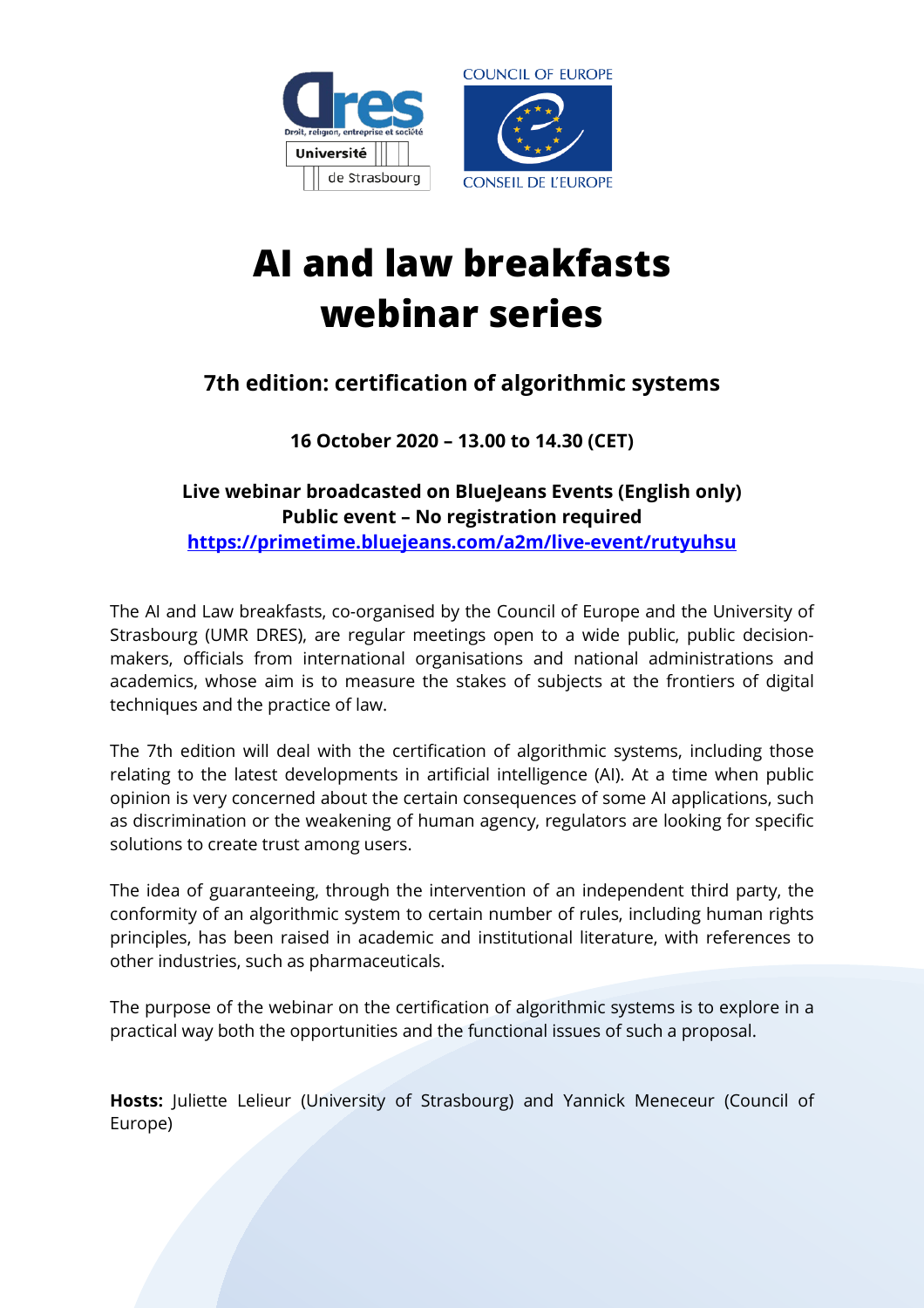

# **Agenda**



#### **Closing by**

• **Lord Tim Clement-Jones,** Former Chair of the House of Lords Select Committee on Artificial Intelligence (2017-2018) (United Kingdom)